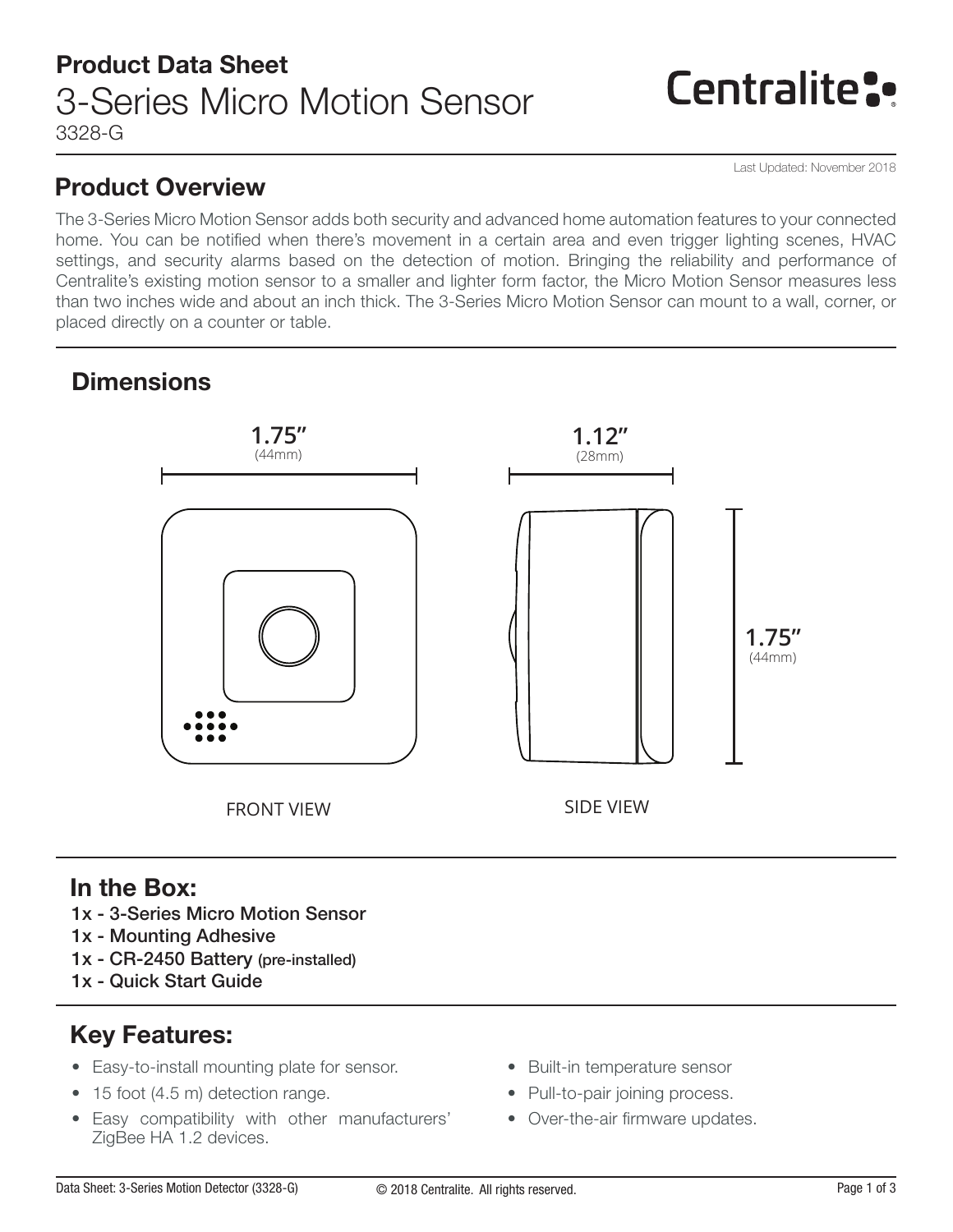## Use Cases

- Save energy by turning off lights in areas that aren't being used.
- Receive alerts if motion is detected while you're away.

#### Save energy by turning off lights in areas that aren't being used.

Energy is wasted any time lights are on in a room that isn't being used. By adding a 3-Series Micro Motion Sensor to the room, your home can automatically turn off lights when there hasn't been activity for more than 15 or 30 minutes.

#### Create custom automatic flood light and entry scenes.

Install the 3-Series Micro Motion Sensor near the front door or garage to trigger "welcome" lighting scenes

- Create custom automatic flood light and entry scenes.
- Use time-based motion triggers to light a path at night.

in the home. Upon motion in a garage, the home can automatically turn on garage, hallway, living room, and outdoor flood lights.

#### Use time-based motion triggers to light a path at night.

Combine the Micro Motion Sensor with time-based rules to automatically dim lights low at night. For a late night trip to the kitchen or bathroom, the Micro Motion Sensor can trigger lights to fade up to only 20%, saving your eyes from bright, harsh light.

### Special Features

### Easy Mounting Options

The 3-Series Micro Motion Sensor can be installed on a wall or in a corner using included adhesive strips.

### Pull-to-Pair Join Process

All 3-Series sensors feature "pull-to-pair" joining. The device ships with the battery pre-installed and all that is needed to begin the joining process is to pull out a small plastic tab from the bottom of the device. There is nothing for the user to take apart or put back together.

### open, ZigBee HA 1.2-certified hubs and devices.

#### Superior Range and Updatability

The Micro Motion Sensor supports over-the-air updates providing for seamless upgrades and feature additions without the need for any user interaction.

The 3-Series Micro Motion Sensor is fully ZigBee HA 1.2 certified and is guaranteed to function with all

ZigBee Home Automation 1.2 Compatibility

### Step 1: Open ZigBee Network for Joining

Using your controller or hub's interface, enable the ZigBee network for joining.

### Step 2: Pull Tab from Bottom of Sensor

Pull the small plastic tab out from the bottom of the sensor and it will immediately begin searching for a network to join.

### Step 2: Finish Joining at Hub (optional)

Some hubs and controllers require additional steps such as naming or categorizing the device.

### Getting Started Troubleshooting

### Step 1: Remove and Replace Battery from Device

Open the battery tray on the bottom of the device. Remove battery and replace with a new CR-2450 battery. Reassemble and test operation.

### Step 2: Factory Reset and Rejoin

Remove battery. Insert a paper clip into the reset hole on the side of the device. While holding down the reset button, reinsert battery to factory reset the device. Repeat the "Getting Started" steps to rejoin the ZigBee network.